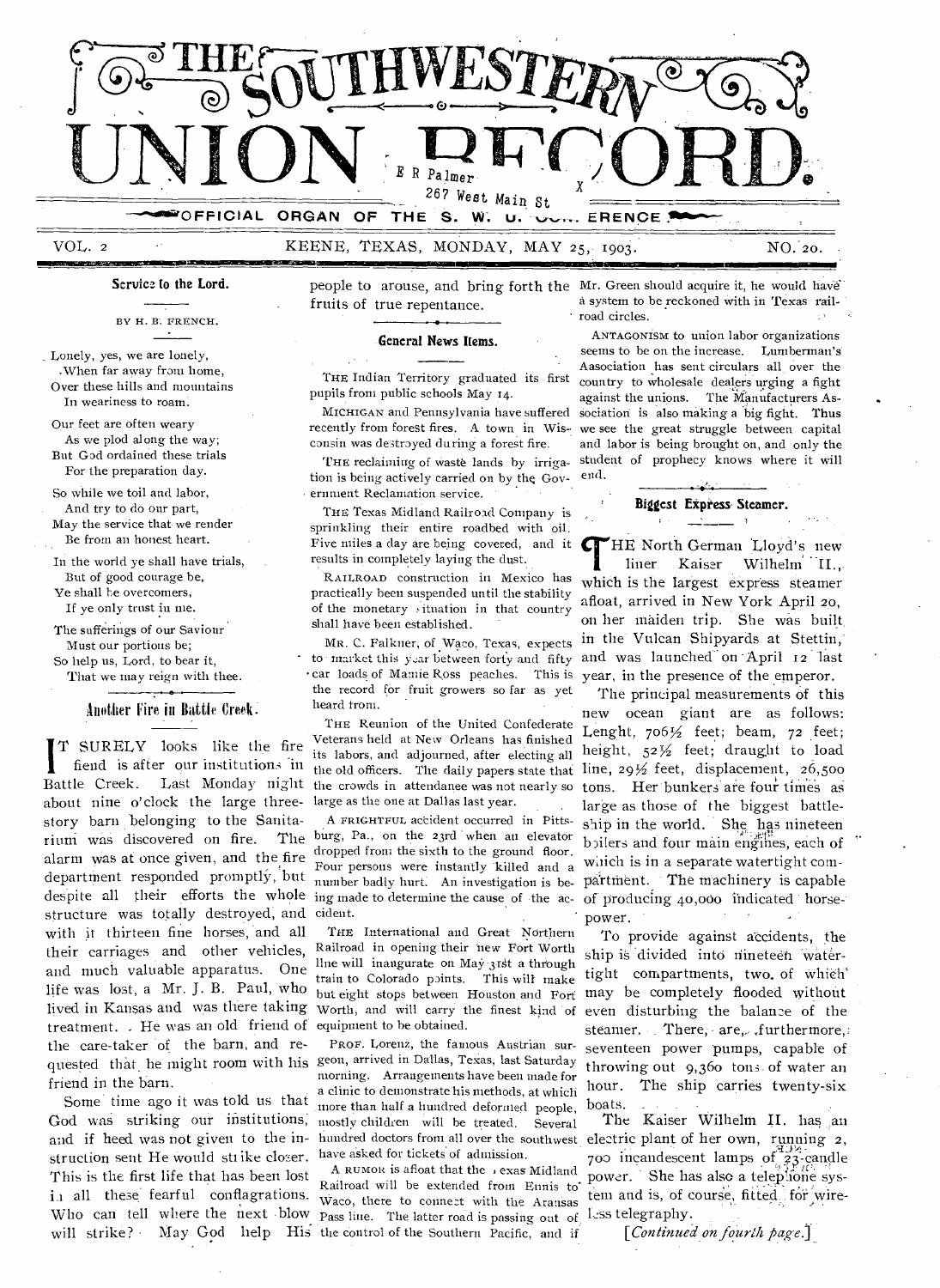# Arkansas Department.

#### **More Laborers.**

*Cr*HE canvassers' institute closed at Afton May to; and as a result **three young** women and two young men have been better prepared to work in the Master's vineyard. The instruction in the canvassing work, given by Brother C. W. Hardesty was much appreciated by all; and we feel thankful to our Heavenly Father for His good Spirit that was with us; yet the attendance was not as large as was hoped for. All who were in attendance were of the Afton church. If every church in the Conference would do as well, we would have one hundred canvassers in the field by fall.

Sisters Nora Kinzer and Minona Kaiser are going to canvass Siloam Springs, and Sister Addie Hawkins will canvass Vinita, Indian Territory. Brother Olan Kaiser and Marvin Kinzer are going out as soon as crops are laid by.

Brethren and sisters, pray for these young people; hold them up before the throne of grace, that they may have success in placing our literature in the hands of the people.

Elder Sommerville was with us in our institute work, and gave us some valuable instruction. Five were added to the church, and there are others that are almost ready.

V. B. WATTS.

# **ITEMS OF INTEREST.**

**BROTHER** Pickney and Pifer have laid aside their work for home duties for the past few weeks, therefore we are minus a canvassers' report. We hope soon to see all in the work again.

BROTHER C. W. Cutter writes that **he** has had to lay aside the work for **a** few weeks for which he was quite sorry as he enjoyed canvassing and getting the truth before the people. He intends to canvass for "Great Controversy" when he resumes the work again.

SINCE Elder Sommerville returned

**in** view of locating the camp meet-many would never hear the warning. A full report of his trip among ing." the needy churches, and an an-

## THE FIELD.

ware, where he has been laboring. interested in the report of his work from that place, although he met with much opposition from a Campvailed; and the Lord gave victory of the work. through it all. Those who were in the valley of decision were more, fully. convinced of the truth, and the reasons for Sunday keeping were seen to he without weight when placed along side of the truth. Sev-Jonah I: 6. "Awake, thou that sleepis hoped others who have acknowl-Christ shall give thee light." "Renew fields adjoining there.

#### **The Canvassing Work.**

the cotton and grain portions.

to the bedside of his dying daughter, world as fast as possible the books light of these scriptures. Think of Missouri. She died of paralysis of and enlightenment. This is the very that are in the work ! Brethren and the brain, leaving an infant two work the Lord desires His people to presenting before the people the light will I require at thine hand." Ezecontained in our books; and canvass-kiel 3: 18. ers should be impressed with the im-

weeks old, which her sister, Mrs. do at this time. All who consecrate Burton, of Fayetteville, is caring for themselves to God as canvassers are at present; also a husband and two assisting to give the last message of small children. Since Elder Sommer-warning to the world. We cannot too ville returned from Neosho, he has highly estimate this work; for were visited several churches, and places it not for the efforts of the canvasser,

nouncement of the location of the letters in the past few weeks from camp meeting will appear next week. those not of our faith, who wish to DELEWARE, ARKANSAS.—Elder secrated workers to scatter the seeds H. Clay Griffin gave us a short call of truth while the fields are white last week on his retnrn from Dele- for the harvest. At the present we ware, where he has been habiting.<br>We were glad to see him, also much the way will be hedged; and the bellite minister and others who came Lord will hold us responsible. We expressly to preach against him, or are much encouraged, and truly hope enfricting to preach in faver of Sun-to see the canvassing work raised to day. Whilst they were very earnest, its privileges in this state for that a spirit of peace and harmony pre- means impetus to all other branches We have replied to at least a dozen. canvass for our books. May the Lord move upon many more for we are in need of a score or more of concan sow in peace; but soon, too soon, work will be much more difficult, aside from our having to sigh over neglected opportunities for which the

#### Awake ! Awake ! Awake !

eral are keeping the Sabbath, and it est. and arise from the dead, and edged that it is right will . take their deeming the time, because the days stand on the Lord's side. All are are evil." "Wherefore be ye not anxious to have Brother Griffin re-unwise, but understanding what the turn and hold a tent meeting at this will of God is." Eph. 5: 14-17. place. He also has other calls from "Strangers shall stand and shall feed E ARE GLAD to report that call .you the Ministers of our God." several of the sisters are Isaiah 61: 5, 6.. "But if thou refuse taking up the work. We hope it will to go forth, this is the word the Lord be the means of encouraging others hath showed me." Jeremiah 38: 21. for now is the time to canvass the "When I say to the wicked, Thou fruit belts, or the counties in the shalt surely die; and thou givest him northern part of Arkansas, and later not warning, nor speakest to warn . We read, "God has ordained the save his life; the same wicked man canvassing work as a means of shall die in his iniquity; but his blood WHAT meanest thou, O sleeper?<br>
arise, call upon thy God." your flocks, and the sons of the alien shall be your ploughmen and your vinedressers. But ye shall be named the Priests of the Lord': men shall the wicked from his wicked way, to

from the institute, he has been called portance of bringing before the of the great work before us in the Mrs. Will Boroughs, at Neosho, necessary for their spiritual education the shortness of time, and the few Brethren, I am stirred as I think

*[Continued on fifth fiag-e.]*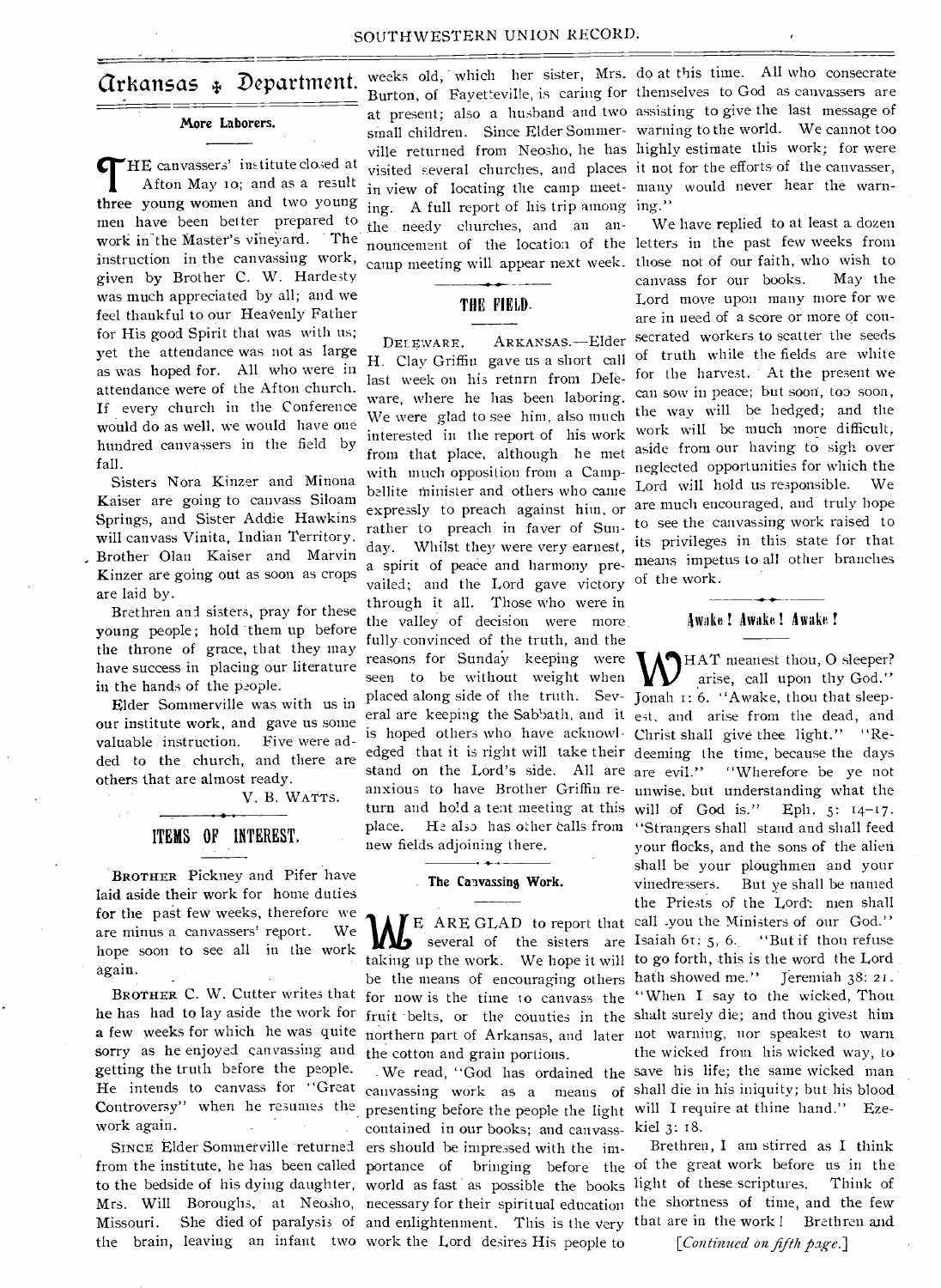#### SOUTHWESTERN UNION RECORD.

# $\leftarrow$ Cexas Department. $\leftarrow$

# THE FIELD.

report I have not held meetings regu-ings in San Antonio for Bible work, amount of their subscriptions, we larly as the farmers are very busy, it was decided after consultation with wonld like to buy another tent before but would begin meetings on Friday Elder McCutchen that Brother and camp meeting, but are avoiding going night and continue until Sunday Sister Neff should remain there, and in debt in our operations. night, visiting and giving Bible read-I return to Houston. ings through the week. We have had some precious seasons of the out- readings she could handle, and she for our general camp meeting, and pouring of the Spirit. Eight dear thinks some for whom she is laboring hope to be able to announce the place souls have followed their Lord in will soon take a stand for the truth. by the next issue. Let all begin now baptism the past four Sabbaths. We We will have to change our meeting to lay plans to attend this important are now raising the new tent, and place the first of June, and we hope gathering.  $w \cdot A$ . M. will soon be giving the message to to secure a better place. I sincerely the people of the town. Those who hope a change will soon come for the have so liberally given to purchase a better, and that greater results may tent can now realize that they have be seen from the means and energy an interest in this meeting, and we expended. ask that each one pray earnestly for the success of the meeting at Hughes Springs. We think that a good, strong church can be organized here before the summer closes. Seven were keeping the Sabbath at this place when I came, now there are sixteen. I have found some prejudice, and, a great deal of tobacco and snuff with which to contend, but. the Lord gives power to overcome. To Him be all the praise !

E. B. HOPKINS.

the above named place to help in the Fort Worth, New Braunfels, San Antent meeting which had already been tonio, Navasota, Krum, Sanger, est is increasing. planned for. We pitched the tent Avenger and Hughes Springs. Our in the localitity already selected, but laborers have been out on their spring soon found there was no interest, and campaign now for a few weeks with all our efforts have failed to arouse four tents in operation and probably any.

out two hundred and fifty invitation State.' The places so far entered with cards. This failed to bring anyone tents this season are San Antonio with out. Then five hundred dodgers brethren Felter and Neff, and the latwere distributed, and we also went ter's wife; Coleman City, with brethout with tracts, but only in vain. ren Field, French, and Willess and Two or three nights the attendance wife; Krum, with brethren Miller, was quite encouraging, but the next Brandon, and Mayers and wife; and night we would be left with the bag Hughes Springs, with Brother ' Hopto hold. No one would come two kins and daughter, and Brother Stonnights in succession.

sources, and decided to close, Breth-edge, and Cubley and wife have been ren Riffel and Schiffner came to stay holding meetings in four, different over Sabbath with us; and as the places in houses. I will leave these people were about two-thirds Ger-brethren to report their meetings as I mans, we told them if they could get have only been to two of them, where a hearing, they might have the tent. I helped a few days each. They tried hard for several days, but with even less encouragement than ones purchased this year, the brethren we had.

HUGHES SPRINGS.—Since my last and as there was a number of open-last camp meeting will' send in the Could we have secured a place to each for their respective. sections, and pitch the tent in Floresville thirty the Conference another for the general miles out, we would have put forth field. If the brethren who pledged to an effort there. Failing in that also, the Tent and Missionary fund at our

> L. W. FELTER.  $\overline{\phantom{0}}$

#### The Work Throughout The Stale.

SAN ANTONI0.—April 6, I went to companies and individuals at Dallas, The day the meeting began we put three meetings in houses over the When we had expended our re-ville, Glass, Riffel, Schiffner, Ether-INCE returning from the General Conference it has seemed impossible to crowd into the days as they came the amount of work to be done, so it has been an extremely busy time with me. In addition to attending the meetings of the Academy Board and of the State and Union Conference committees, in planning the work for the respective fields and institutions, I have visited the churches, two more to be started, and two or er. Besides these brethren Sommer-

Three of the tents in use are new of east and west Texas paying for one

I found Sister Hunter with all the bly the past two weeks for a location' We have looked around considera-

# OBITUARY.

By PRIVATE letter we learn that the infant daughter of Brother R. F. Culpepper, of Beckville, Texas was so badly burned last week that she died in a few hours, after great suffering. It was a great shock to the parents, and we are sure they have the sympathy of our readers in this affliction. It is encouraging to' know that while they sorrow greatly; it is not without hope that they will see their little one soon again...

A LETTER trom. Elder French states that meetings were begun at Coleman City, a week ago last Friday night, but the attendance was small. We shall hope to hear that the inter-

NOTICE.

WORD by way of reminder to our people will perhaps stimulate them to be prompt. I have been sending' out blanks to every church clerk and laborer in the State, except where I could not obtain their address, just before the close of the quarter. In case any fail to get them by the first of the following quarter I should be notified of the fact, 'and I will send them at once.

Also I think it will be well for our laborers, elders and clerks, who live in large cities, when they change their addresses to let me know of the change so we can keep in touch with them.

Another thing; all money, except tithe, should be sent to E, Harris, Keene, Texas, and the tithe to T. T. Stevenson, Keene, Texas. *Do not send any money to me.* 

> A. M. WOODALL, *Conf. Secretary.*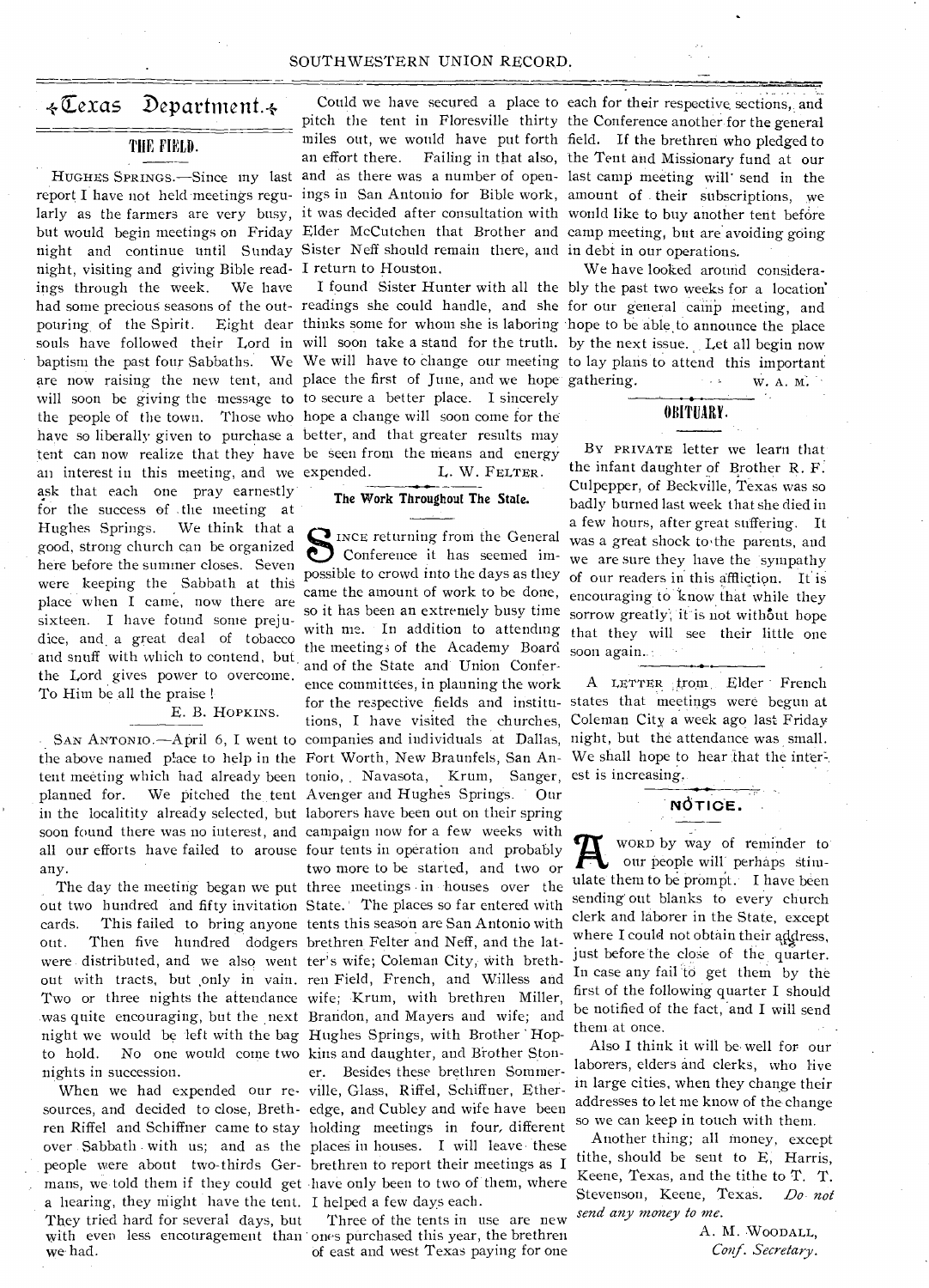# *+TIN* :.Union 21ecorb.4-

| A WEEKLY JOURNAL<br>Published by the Southwestern Union Con-<br>ference of the Seventh-day Adventists. |  |  |  |  |  |  |  |  |  |
|--------------------------------------------------------------------------------------------------------|--|--|--|--|--|--|--|--|--|
| and Business Manager.                                                                                  |  |  |  |  |  |  |  |  |  |
| Subscription Price, per year, - - - \$.50<br>Clubs of Ten, one year, $- - - - 45$                      |  |  |  |  |  |  |  |  |  |
| AGENTS:                                                                                                |  |  |  |  |  |  |  |  |  |
| Oklahoma Tract Society, Oklahoma City,                                                                 |  |  |  |  |  |  |  |  |  |
| Oklahoma.                                                                                              |  |  |  |  |  |  |  |  |  |
| Arkansas Tract Society, Springdale, Arkansas                                                           |  |  |  |  |  |  |  |  |  |
| Texas Tract Society, Keene, Texas.                                                                     |  |  |  |  |  |  |  |  |  |

All papers will be discontinued when the time expires, unless promptly renewed.

Subscribers who do not receive their paper regularly should notify the office of publication and not the Tract Society, as the latter are not responsible for the mailing of the papers.

Money, or letters, should not be sent to individuals. All business communications should be addressed, and all remittances and money orders made payable to the S. W. U. RECORD, Keene, Johnson County, Texas.

Entered October 24, 1902 at Keene, Texas, as second-class matter, under Act of Congress of March 3, 1879.

#### The Canvassing Work Again.

I T HAS BEEN some time since we have said anything for the encouragement of this line of the work. But I am sure it is not because we have in any way lost our interest in it, for this we trust\_will never be as long as we are alive and the message is still unfinished in the world. I have been at, the Oklahoma office recently, and I find the reports show encouragement in the. work of all the canvassers. Brother McCully, of the Texas Conference, just came in before we left Keene, and he reports the agents all doing well. Then the same reports come in from other sources. glad,,yve, would be to see a . general Christian colporteur work selfsupportmove in this line of the work, and ing, the books should be ordered in many of our people take part in the 100 pound shipments, and at least work. There could be many times two weeks before the date of delivery. more work done if all would feel the In that case, the publishing house burden of souls they should feel. will pay the freight on all subscription Nearly every member could do some-books and denominational helps to thing if they would, and if all did the agent's nearest railroad station, some work the aggregate would be thus laying the books down free to immense. We would also call atten-the canvasser. tion to the importance that when we do .sell something, see that it has the duty devolving upon the canvasser, gospel message in it, so the people can and that is that he will work for only get the truth. Sell some standard regular health or religious subscrip-

sell it to your neighbors and every- branch office at Kansas City will God will bless you in doing it.

> G. G. RUPERT. **•**

#### *[Continued from first page.1*

ments are beautifully decorated. A It," and "House We Live In." particularly interesting feature of the helm by Ludwig Notter. - Signs' of and leather of different kinds. *the Times.* 

**"NO." •** 

and comfort and safety. compliance frustrates everything . Re: all inward command. An easy goods.

### Important General Principles.

In order to save expense to the How canvasser, and to assist in making the

book.that has the real truth in it, and tion books and helps. Of these the 2. In order to do this there is a

where. We long for this work to carry enough goods in stock to fill all close up, and complete the gospel freight orders promptly. Our reliwork in the earth, but that will not gious subscription books and helps come till we get at it in earnest. Let are embraced in the following list: every lick count, whether it it be in "Desire of Ages," "Patriarchs and preaching, selling books, or any other Prophets," "Great Controversy," line in which we are engaged. We "Bible Readings." Prophecies of If the in which we are engaged. We have Readings, roomedies of say to all, correspond with your State Jesus," "Heralds of the Morning," Agent at once, and if you are not now "Marvel of Nations," "Coming selling something, then do so, and King," "Eden to Eden," "Story of She has a crew of boo, and is able "Gospel Reader," "His Glorious Apto carry 2,300 passengers-800 in the pearing," and "Mount of Blessing." first cabin, 400 in the second cabin, Health books—"Home Hand Book," and 1,100 in the steerage. To pro- "Ladies Guide," "Man the Mastervide this army of people with food piece," "Science in the Kitchen," (as there are four large kitchens, the one soon as it is ready), ''The Stomach," for the first cabin service being 56 by "Every Day Dishes," "Friend in the 3o feet in size. The public apart-Kitchen," "Health, How to Find Redemption," "Best Stories," "Christ Our Saviour," "Steps to Christ," "Easy Steps," "Gospel Primer," "Gospel in Creation,"

decoration in the drawing-room is a will be carried in the paper binding; splendid oil-painting of Kaiser Wil-but will be bound 'in board, cloth, None of the above named books

ON the cornerstone of that fabric tion with no extra expense.for them which we entitle manhood is engraved to meet.. But. they must • bear in the monosyllable "No." He who ear-mind that we do not carry any unly learns the use of that valuable word denominational books nor paper has already learned the way to peace editions or books used as premium Now, if the canvassers will order according to the above list, they will have their orders filled promptly, and shipped to their nearest railroad sta-

spect for others need not degenerate come up in the book work, which into servitude, but respect for oneself. can only be settled in a satisfactory That is the very alpha and omega of way by all of us,—the danvassers, Certain perplexities are bound to the state depositories, and the publishers. Now more than ever we shall have to eliminate the commercial idea, and all work from a missionary standpoint. Yet as far as possible, each of -us should make his own line of work self-supporting. In order to do this, we must consider each special situation together from the standpoint of the golden rule.

> If the canvasser will work for only the regular denominational and health subscription books, and helps (no paper bindings or premium goods), and order in lots of one hundred pounds or more, there will be no expense to him when shipped from the Kanias City - Branch upon the order of the State Tract Soctety, Secretary.

> > *[Conlinzt.ul in next issue.]*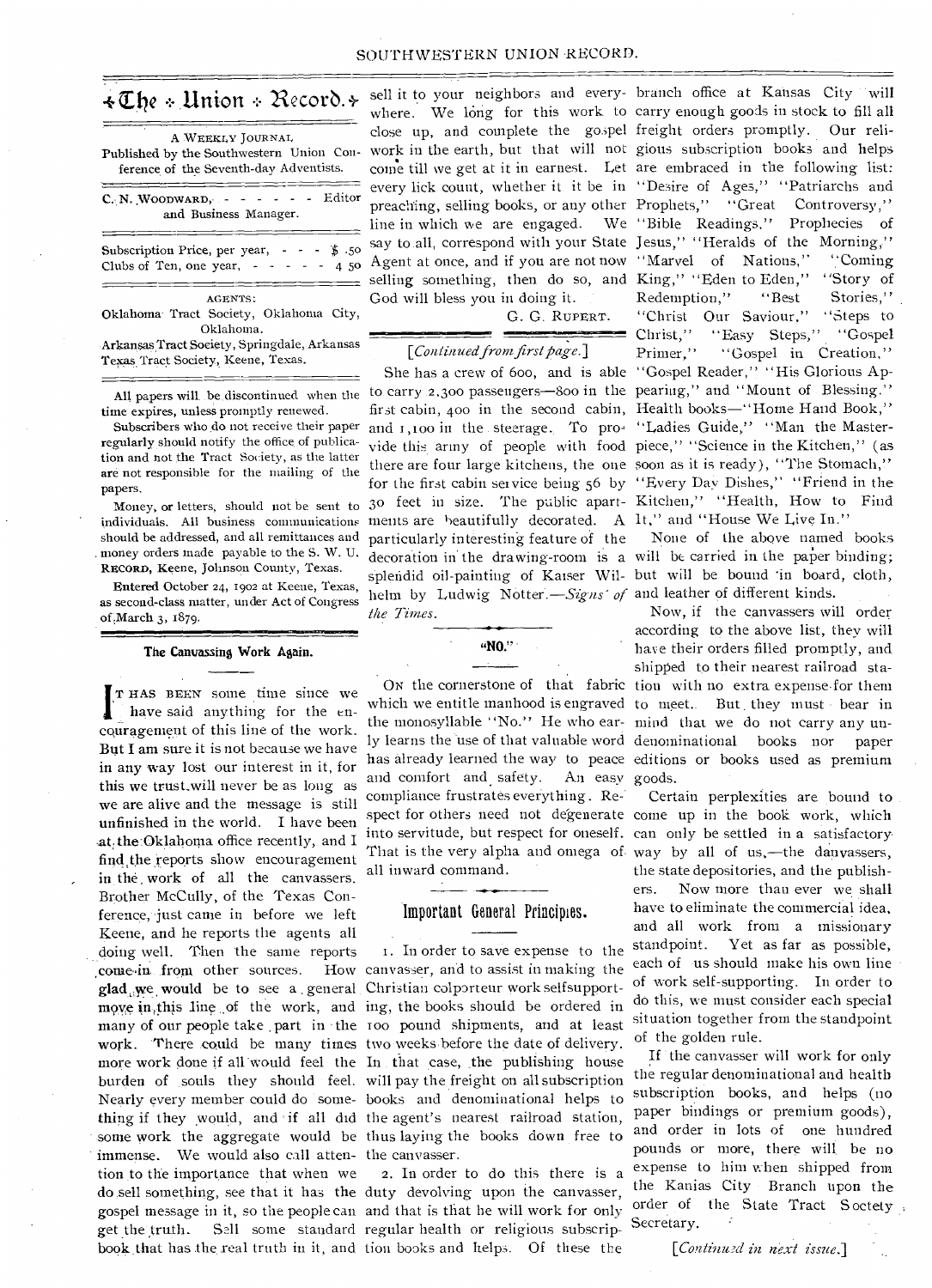#### SOUTHWESTERN UNION RECORD.

#### *[Continued from second page.]*

sisters, is the Lord going to pass us We have sought the Lord not to leave has moved his family here, and is by, and call in others to take our us, and we trust some good will come occupying one- of the new houses places in the work? It does almost to the people. My wife and daughter look that way when there are only will assist me in the meetings. It is a about five canvassers in the field, and pleasure to bring the truth to those been called home for a few days from very few inquiries coming from our who desire to know more of God and people in regard to entering the can- his truth. We ask our friends and vassing work, and so many calls all who love the Lord to pray for the coming from people not of our faith, success of this meeting. asking if they may not sell our'literature. Some time ago a man said to me, "I would enjoy canvassing for that book: I could recommend it to any one; it is the best book I ever, read." I have just written three letters to persons not of our faith in regard to canvassing for our books.-

God has said there ought to be one hundred canvassers where there is one. That would mean every Seventh-day - Adventist in Arkansas. But notice what the Lord says, "Strangers shall feed your flocks, and the sons of the alien shall be your ploughmen." That surely means for us to let the people of the world do the work of the farm for we are the Priests and Ministers of our God.

Now, brethren and sisters, we are going to have an institute commencing the Toth of July, and to last through camp meeting. Why not take heed to the Scriptures, and come and • prepare for the work. Brother Hardesty and others will be with us to give instruction. V. B. WATTS.

# (\_)kIcalonia Departiwnt.

# FIELD REPORTS.

the church. We are still looking for  $a<sub>gain</sub>$ . PANTHER CREEK, I. T.-Our work at Panther Creek is still on. Four were baptized last Sabbath and"joined others. M. H: GREGORY.

MANGUM, 0. T.—We have just arrived at this place to begin a series of meetings. The way is all open, and a house secured. We have a good home in which to stop with kind friends, and above all the people seem willing and anxious to have the meet-living with his daughter. Mrs. Holtz- rived in the village last Wednesday truth has never been preached. Last his old home in Scurry county. • night was our first meeting, and a for two years, so now we will try and Tuesday.

fill the call. Our courage is good.

G. G. RUPERT.

# Fcund Big Box of Gold.

#### By the Associated Press. •

Chicago, May  $20, -A$  dispitch to done yet. the Chronicle from Guthrie, Okla., says:

small town located on Salt Fork river, in western Oklahoma. The treasure hopes to be around again soon. was unearthed on the farm of Charles mysterious stranger digging on his land, provided he would give Moreland one-tenth of the treasure discovered. The farmer received \$200,000 and the mysterious strange immediately disappeared: He came into the neighborhood recently, presumably from the east, bringing a map describing the location of the treasure.

A walnut box was struck twentyeight feet under gronnd, which contained the money. Stories of buried treasure on Salt Fork have been rife for some years in western Oklahoma. The treasure was suppose to have sick at his home north of town. soldiers during the Mexican war.

### **KEENE ITEMS.**

Miss Jennie Huguely is convalescing from her recent illness. It is hoped that she will soon be out

been taking treatment at the Sanitarium, has returned to Frost, Texas.

in Mississippi.

BROTHER Meeks, who has been

MR. J. S. Stokes, our station agent, built by S, M. Bayliss.

BROTHER G. W. Holtzclaw has his canvassing field on account of sickness in his family. He expects to return soon.

THE Academy, church school, and public school boards are all holding frequent meetings to arrange for the next year's work, but little that can be definitely announced has been'

The finding of \$2,000,000 buried the rheumatism, and has been at the treasure is reported .from Vining, a Sanitarium for some days taking PROFESSOR J. L. Jones has been having quite a serious time with He is now better, and

Morland, who gave his consent to a the Keene Academy will begin next THE commencement exercises of Saturday night, the musical department rendering their programme that night. Although there is no graduat-. ing class this year there will be interesting exercises.

> THE Young People's Literary Societies held a joint, open session last Saturday night. An 'interesting• programme had been prepared, and was well rendered, and 'seemed to he thoroughly enjoyed by a large audience.

been buried by a band of American Brother W. J. Culberhouse is also' BROTHER J. N. Seaman is quite quite sick. All who can do so should visit and encourage these brethren all they can. . It is not a duty but a privilege to do this,,and a part of the work committed to us by the Saviour.

MRS. Frankie Robbins, who has Public for this vicinity. They cannot, Mrs. J. N. Sommerville and her likely be prepared to fix up your sister left last week to visit relatives legal papers for you at reasonable W. A. MCCUTCHEN, J. S. Stokes, and C. N. Woodward have been appointed by the legislature as Notaries according to law qualify ,until, June' ist, but after that date they will rates.

ings. It is a new field where the claw, for some time has returned to from Jamaica, where they have been goodly number were out. This is a Kunze and Norman Conway have ing and instructive discourse in the place we have had in our mind and completed their overland trip, having chapel Sabbath morning, which was .<br>where a call has been coming to us arrived at Elida, New Mexico last enjoyed by all, especially his many WE learn . that Brother Chas. Elder Eastman delivered an interest-W. W. EASTMAN and family arlaboring for the past eight years. friends of former years.